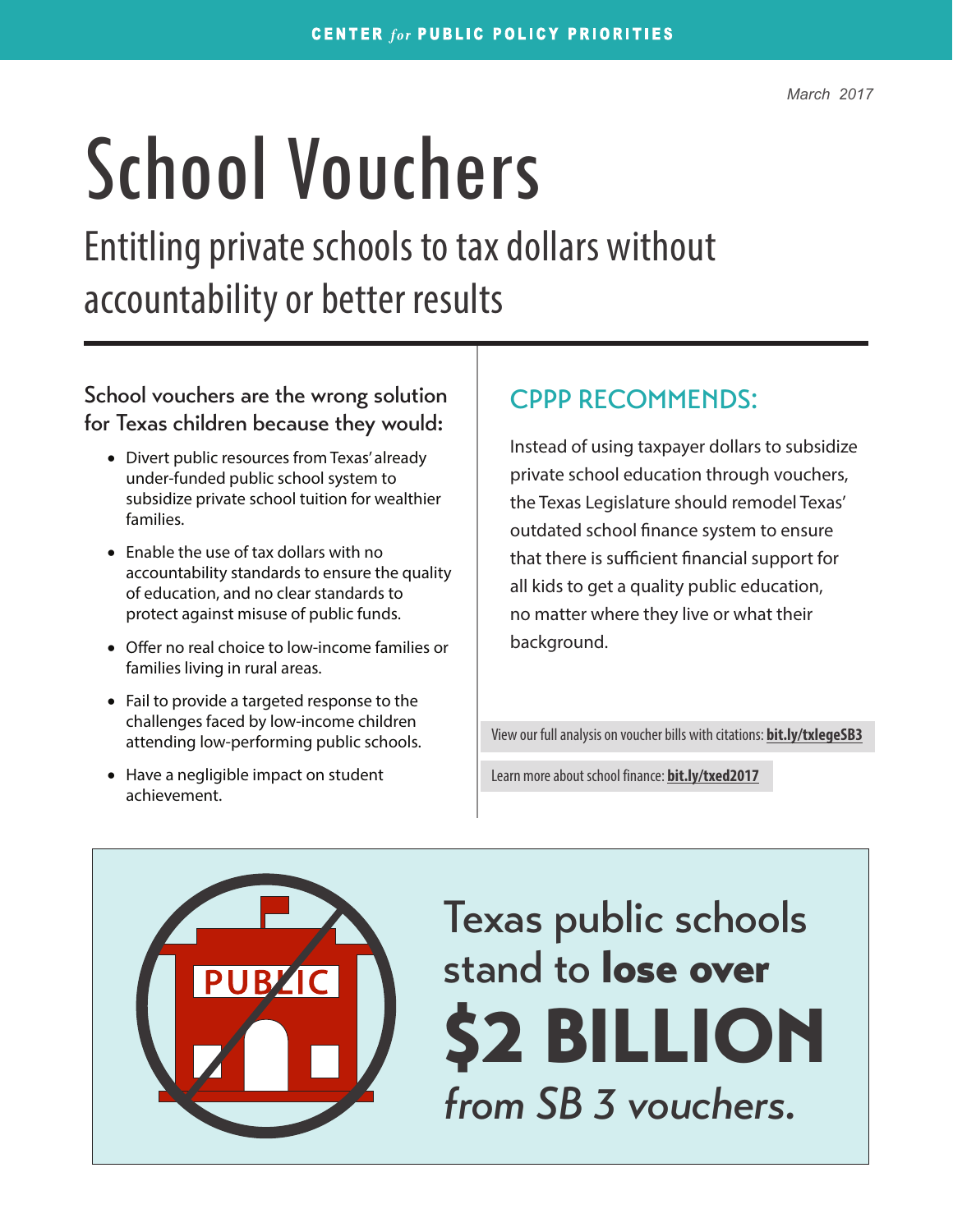# Comparison of SB 3 Voucher Provisions

| <b>ESA Vouchers</b>               |                                                                                                                                                                                                                                            | <b>Tax Credit Vouchers</b>                                                                                                                                                                                                                                                                                                                      |  |
|-----------------------------------|--------------------------------------------------------------------------------------------------------------------------------------------------------------------------------------------------------------------------------------------|-------------------------------------------------------------------------------------------------------------------------------------------------------------------------------------------------------------------------------------------------------------------------------------------------------------------------------------------------|--|
| <b>SUMMARY</b>                    | State tax dollars that would have been<br>used to educate a student in public school<br>would be placed into a special savings<br>account for the student's family to spend on<br>private tuition and other education-related<br>expenses. | An Education Assistance Organization would<br>distribute discretionary vouchers for 1) private<br>school tuition; 2) educational expenses; and 3)<br>transportation costs.                                                                                                                                                                      |  |
| <b>FUNDING</b><br><b>SOURCE</b>   | Funding would come from General Revenue<br>tax dollars                                                                                                                                                                                     | Funding would come from donations made by<br>insurance companies in exchange for tax credits,<br>which would deplete General Revenue tax dollars                                                                                                                                                                                                |  |
| <b>ELIGIBILITY</b>                | Entitlement - any eligible family would get a<br>voucher worth between \$5413 - \$8120<br>(see table)                                                                                                                                      | • Only eligible to apply if student is from a low-<br>income family, in foster care, institutional care,<br>has a parent on active duty in the military, or has a<br>disability<br>• Discretionary - not all eligible students will get one<br>• Award amounts are discretionary, and would be up<br>to \$2906 or \$4,661 based on income level |  |
|                                   | If student stays in public school, not eligible<br>for ESA voucher                                                                                                                                                                         | If student stays in public school, eligible for<br>educational assistance voucher but not for<br>scholarship voucher                                                                                                                                                                                                                            |  |
|                                   | All students currently in public school, plus<br>any entering for first time, are entitled to get<br><b>ESA</b> voucher                                                                                                                    | All students currently in public school, plus any<br>entering for first time, could apply for tax credit<br>voucher if they meet eligibility criteria above                                                                                                                                                                                     |  |
|                                   | Only subset of low income families would be<br>eligible for both ESA and tax credit voucher                                                                                                                                                | Only subset of low income families would be eligible<br>for both ESA and tax credit voucher                                                                                                                                                                                                                                                     |  |
| <b>FINANCIAL</b><br><b>IMPACT</b> | No limit on total amount of state tax dollars<br>would be spent on ESA vouchers                                                                                                                                                            | • Total amount would be capped at \$100M for first<br>year, 10% growth per year<br>• Only 2% of all eligible students would get one<br>(57,000 kids out of over 3.1M)                                                                                                                                                                           |  |
|                                   | Public schools would lose over \$2B in<br>funding annually if 5% of students opted for<br>vouchers                                                                                                                                         | Public schools would lose at least \$514M in funding                                                                                                                                                                                                                                                                                            |  |
|                                   | State makes small payback to home school<br>districts for first year ESA voucher students<br>only                                                                                                                                          | No paybacks to home school district                                                                                                                                                                                                                                                                                                             |  |
| <b>ACCOUNT-</b><br><b>ABILITY</b> | Explicitly exempts private schools and<br>vendors who accept ESA vouchers from state<br>educational standards and regulations                                                                                                              | • Requires private schools to be accredited and to<br>give nationally norm-referenced test<br>• Exempts private schools from requirements under<br>the Individuals with Disability Education Act                                                                                                                                                |  |
|                                   | Only random auditing to prevent misuse of<br>state funds by ESA voucher recipients                                                                                                                                                         | Annual audit of Education Assistance Organization<br>required                                                                                                                                                                                                                                                                                   |  |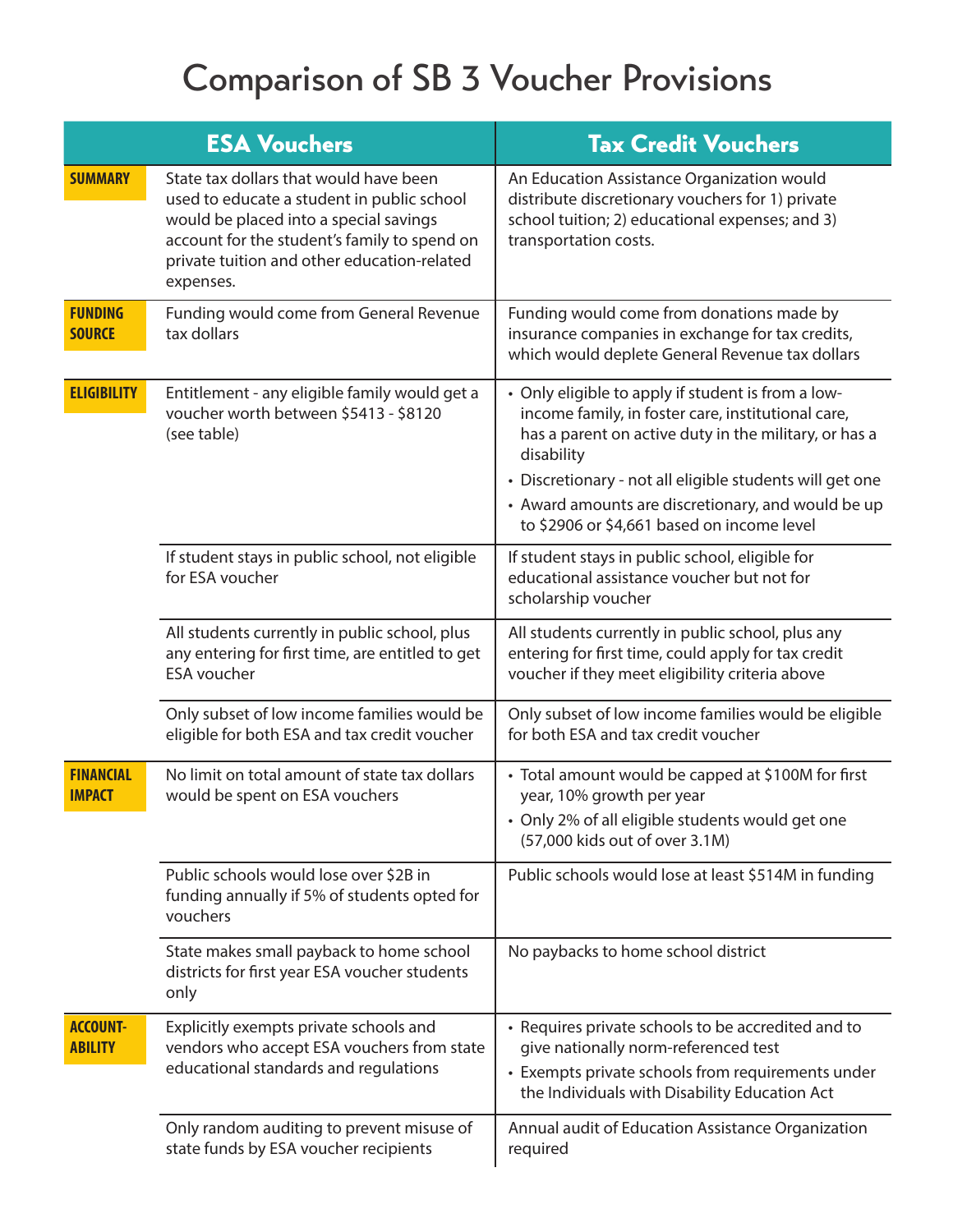## SB 3 Vouchers Benefit Higher Income Families More Than Lower Income Families

(Estimates for families of 2 adults 1 child in high school)

| <b>SB 3 income ranges</b><br>for 3-person families | <b>Example family</b><br>(annual household<br>income)     | <b>Total potential</b><br>voucher \$ | \$ Family still owes<br>for private high school<br>tuition | <b>Additional tuition</b><br>costs as percentage<br>of family income |
|----------------------------------------------------|-----------------------------------------------------------|--------------------------------------|------------------------------------------------------------|----------------------------------------------------------------------|
| $$75,554 -$<br>no upper limit                      | Castros (\$100,000)<br><b>ESA only</b>                    | \$5,413                              | \$4,259                                                    | 4%                                                                   |
| \$66,109 - \$75,554                                | Campbells (\$70,000) <sup>7</sup><br>Scenario 1: ESA only | \$6,767                              | \$2,906                                                    | 4%                                                                   |
|                                                    | Scenario 2: Tax Credit<br>Voucher only <sup>8</sup>       | Up to<br>\$4,511                     | \$4,661 or more                                            | 7% or more                                                           |
| $$0 - $66,109$                                     | Campas (\$35,000)<br>Scenario 1: ESA only <sup>9</sup>    | \$6,767                              | \$2,906                                                    | 8%                                                                   |
|                                                    | Scenario 2: Tax Credit<br><b>Vouchers only</b>            | \$7,76710                            | \$2,096<br>or more                                         | 8% or more                                                           |
|                                                    | Scenario 3: ESA and<br><b>Tax Credit Voucher</b>          | Up to \$10,672 <sup>11</sup>         | $$0-2,906^{12}$$                                           | $0 - 8\%$                                                            |

### Estimated Funding Lost in One Year to School Districts from SB3 Vouchers

| <b>School District</b>            | <b>Total # of enrolled</b><br>students 2014-15 | <b>Financial loss to school districts if</b><br>5% of students opt for vouchers |  |  |  |  |
|-----------------------------------|------------------------------------------------|---------------------------------------------------------------------------------|--|--|--|--|
| <b>All Texas School Districts</b> | 5,210,148                                      | $-$ \$2,012,354,538                                                             |  |  |  |  |
| <b>Urban Districts</b>            |                                                |                                                                                 |  |  |  |  |
| <b>Houston ISD</b>                | 214,462                                        | $-$ \$82,863,757                                                                |  |  |  |  |
| Dallas ISD                        | 160,148                                        | $-$ \$ 62,441,716                                                               |  |  |  |  |
| <b>San Antonio ISD</b>            | 53,701                                         | $-$ \$ 21,043,455                                                               |  |  |  |  |
| <b>Amarillo ISD</b>               | 33,169                                         | $-$ \$12,721,739                                                                |  |  |  |  |
| <b>Suburban Districts</b>         |                                                |                                                                                 |  |  |  |  |
| <b>Garland ISD</b>                | 57,323                                         | $-$ \$ 21,858,743                                                               |  |  |  |  |
| Pasadena ISD                      | 55,395                                         | $-$ \$ 21,428,815                                                               |  |  |  |  |
| <b>Town and Rural Districts</b>   |                                                |                                                                                 |  |  |  |  |
| Pharr-San Juan-Alamo ISD          | 32,272                                         | $-$ \$12,610,165                                                                |  |  |  |  |
| <b>Greenville ISD</b>             | 4,727                                          | $-$ \$ 1,817,600                                                                |  |  |  |  |
| <b>Prairiland ISD</b>             | 1,131                                          | $-5$<br>428,787                                                                 |  |  |  |  |
| <b>Wheeler ISD</b>                | 486                                            | $-5$<br>182,770                                                                 |  |  |  |  |